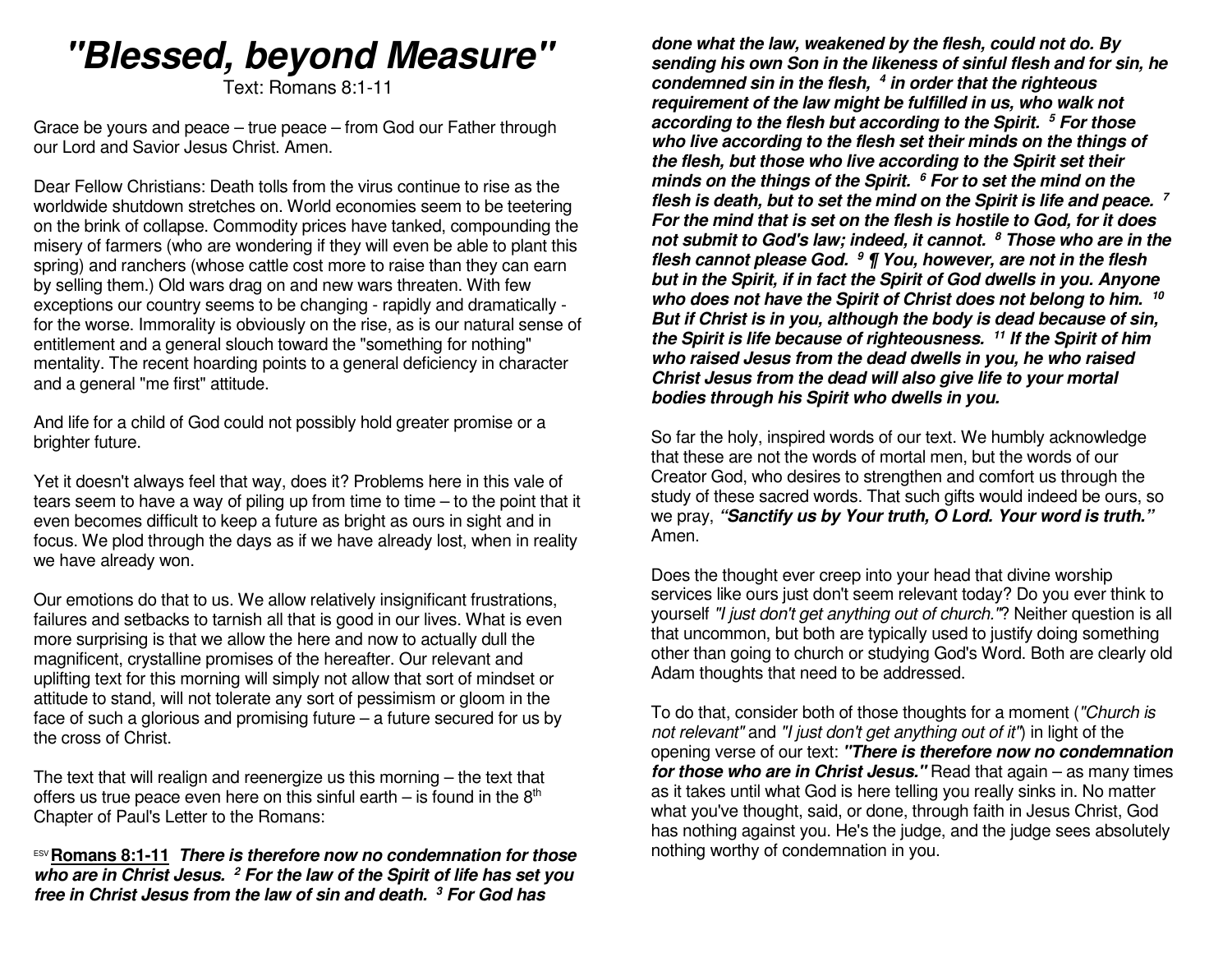Clearly there is something relevant that is offered to sinful human beings every Sunday morning, for how could we ever regard the very words that speak of the one path to eternal life as *irrelevant*? These words also therefore *offer something* to every single human being, since they teach us how and why we *personally* can share in that eternal life.

In fact in even *imagining* that the worship of our God is not relevant, we have already insulted our God – since worship of our God is always relevant and appropriate. In examining the statement "I don't get anything out of church" we need to acknowledge that if something as important as eternal life is offered at church, then the focus needs to shift from what is being offered to the one who refuses to receive or appreciate it. If I am not getting anything, despite the fact that such priceless things are being offered, then the problem lies with *me*. The fact that <u>I a</u>m not getting anything means that I am looking for the wrong things, and that I need to make some changes. Big changes. Substantial changes. Immediately.

You will recall that we began by talking about what many regard as a somewhat scary, uncertain, depressing time in our nation's history. Are things really as bad as they seem? Morally, yes. Materially, not really. The fact remains that as citizens of this great and rich land of opportunity we continue to enjoy a standard of living that is beyond the wildest dreams not only of our ancestors but of most of the rest of the world. As Christians living in a country with opportunity and religious freedom, we need to stop and count our blessings – especially our spiritual blessings.

Christians who have seen a lot of life will usually be the first to tell you that the problem is not so much reality as it is our dismal, dispirited perception of reality. You've probably all seen it before in others – like the rich kid who, though he pretty much has it all, still complains about the smallest bit of misfortune that has filled his world with woe and hardship. We don't want to be like that, but don't you suppose that that is exactly how we must often appear to our God, given all that he has done for us and how little appreciation we show in return? Can you imagine how God must react when he showers us with the fantastic news of sins forgiven and the gift of eternal life, when he offers us his Son's very body and blood in Holy Communion, and when he lavishes comfort, peace, and spiritual strength upon us, day by day and week after week, only to be rewarded with complaints? No one, of course, presume to speak for God where he himself has not already spoken, but it wouldn't be hard to imagine a reaction from him something like: "Just what do I need to give you to make you satisfied, content, and appreciative? What would it take to make spending time in my word relevant and worth your while?"

What then do you think is the problem? How or why could it ever be that we hear words like the first verse of our text (**"There is therefore now no condemnation for those who are in Christ Jesus."**) and still somehow harbor the feeling that we want something more, or something different? Our text provides some answers.

If any human being is offered forgiveness, life, comfort, and hope in the course of a visit with his Lord, yet still feels that he is getting little or nothing out of it, that probably means he is looking for the wrong thing. Our text put it this way: **"For those who live according to the flesh set their minds on the things of the flesh, but those who live according to the Spirit, the things of the Spirit."** If you and I are truly hungry for the right sort of things when we enter God's house or read our Bibles, we will never be disappointed. If, on the other hand, we are expecting what our God has never promised, or what he told us not to expect, we will most certainly be disappointed. If that is the case, we will almost certainly experience a certain detachment - even boredom – in the face of the eternally sublime.

Have you ever been gently forced by someone – say your spouse or some other friend – to go to some little shop or store that holds zero interest to you? The problem with walking into the storehouse of God's Word and finding nothing that interests us has nothing to do with what God is offering, does it? It has everything to do with the fact that we are in the market for all the wrong things. The feeling that you simply don't get anything out of church means your mind is focused on – preoccupied with – what our text describes as **"the things of the flesh."** This is not just a minor issue, is it? Our text goes on to describe the basic problem: **"For to set the mind on the flesh is death, but to set the mind on the Spirit is life and peace. For the mind that is set on the flesh is hostile to God, for it does not submit to God's law; indeed, it cannot. Those who are in the flesh cannot please God."** Far from frivolous, our text leaves no doubt that focusing on that which God never promised in his Word is a most serious spiritual condition.

What then does it mean if I regularly drift off during most or all of the sermon, or if I find myself generally disinterested during a worship service or when I read my Bible? It means that you have identified a very real and present danger in your life. It means your goals and priorities need immediate attention.

Our text for this morning is the perfect solution, the perfect antidote. Following up on that golden declaration **"There is therefore now no**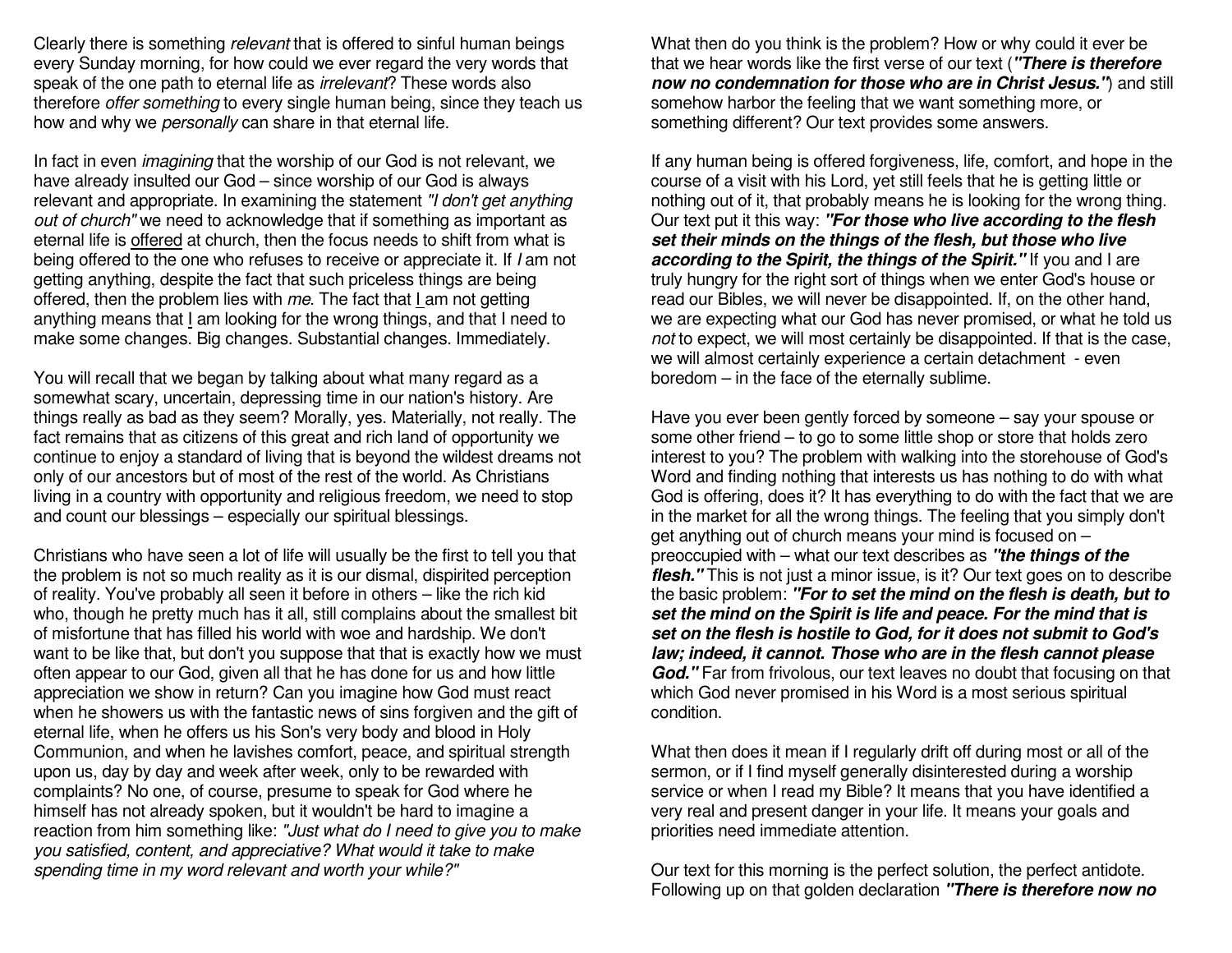**condemnation for those who are in Christ Jesus"** we are told not just of the dangers of being earthly-minded, but of the incredible story behind God's declaration that you and I are no longer condemned. In our text we read, **"For the law of the Spirit of life has set you free in Christ Jesus from the law of sin and death. 3 For God has done what the law, weakened by the flesh, could not do. By sending his own Son in the likeness of sinful flesh and for sin, he condemned sin in the flesh, in order that the righteous requirement of the law might be fulfilled in 4us, who walk not according to the flesh but according to the Spirit."**

Far from irrelevant, these words teach us things that we could never know on our own; things that we could never have guessed to be true, but nonetheless had to know if we were to escape hell and inherit heaven. Nothing could possibly be more relevant than learning that my natural inclinations about how I can get to heaven were all wrong. It is relevant to me to learn, or to be reminded, that the ticket for my admission to heaven cannot be earned by anything that I could ever do or say. According to our text, God the Father **"sent His own Son in the likeness of sinful flesh"** and opened the doors of heaven for all sinners by punishing his Son in our place. In other words, what we could never accomplish (because our sins had destroyed God's law-based plan) God did for us with his grace-based plan. We couldn't earn heaven, so God decided to give it to us free of charge. Free for us, that is. Jesus paid dearly.

These are things we could never know on our own, but we are taught and reminded of them at every service of the Word. We refer to them as "worship services" not because we are worshipped but because here our God is worshipped. God also gives us another gift through his Word that we could not possibly find anywhere else – peace. And not just a peace that we will one day enjoy in heaven, peace right here and right now. Peace, on earth. This includes the peace of mind and spirit that allows us to weather every dark storm of this immoral, frustrating, perilous world. Peace in knowing that we are right with God through faith in Jesus Christ. Peace in knowing that God knows us, cares for us, and will always act in our best interest. Again, judge for yourself if such things are relevant. The obvious answer is that nothing could ever be more so.

God grant you then an appreciation for the truly great and relevant things that he offers you in the true Christian faith. Pray also that God would teach you to look not at what you lack, nor at what bad things *might*  happen sometime in the future, but rather confidently thank your God for the blessings of the past and trust him to care for you equally well in the days to come – giving to his children always and only exactly what each one of us needs. Amen.

### **Scripture Readings**

ESV **Ezekiel 37:1-14** The hand of the LORD was upon me, and he brought me out in the Spirit of the LORD and set me down in the middle of the valley; it was full of bones. <sup>2</sup> And he led me around among them, and behold, there were very many on the surface of the valley, and behold, they were very dry. <sup>3</sup> And he said to me, "Son of man, can these bones live?" And I answered, "O Lord GOD, you know." <sup>4</sup> Then he said to me, "Prophesy over these bones, and say to them, O dry bones, hear the word of the LORD. 5 Thus says the Lord GOD to these bones: Behold, I will cause breath to enter you, and you shall live. <sup>6</sup> And I will lay sinews upon you, and will cause flesh to come upon you, and cover you with skin, and put breath in you, and you shall live, and you shall know that I am the LORD." <sup>7</sup> ¶ So I prophesied as I was commanded. And as I prophesied, there was a sound, and behold, a rattling, and the bones came together, bone to its bone. <sup>8</sup> And I looked, and behold, there were sinews on them, and flesh had come upon them, and skin had covered them. But there was no breath in them. <sup>9</sup> Then he said to me, "Prophesy to the breath; prophesy, son of man, and say to the breath, Thus says the Lord GOD: Come from the four winds, O breath, and breathe on these slain, that they may live." <sup>10</sup> So I prophesied as he commanded me, and the breath came into them, and they lived and stood on their feet, an exceedingly great army. <sup>11</sup> ¶ Then he said to me, "Son of man, these bones are the whole house of Israel. Behold, they say, 'Our bones are dried up, and our hope is lost; we are indeed cut off.' <sup>12</sup> Therefore prophesy, and say to them, Thus says the Lord GOD: Behold, I will open your graves and raise you from your graves, O my people. And I will bring you into the land of Israel. <sup>13</sup> And you shall know that I am the LORD, when I open your graves, and raise you from your graves, O my people. <sup>14</sup> And I will put my Spirit within you, and you shall live, and I will place you in your own land. Then you shall know that I am the LORD; I have spoken, and I will do it, declares the LORD."

ESV **John 11:17-27** Now when Jesus came, he found that Lazarus had already been in the tomb four days. <sup>18</sup> Bethany was near Jerusalem, about two miles off, 19 and many of the Jews had come to Martha and Mary to console them concerning their brother. 20 So when Martha heard that Jesus was coming, she went and met him, but Mary remained seated in the house. 21 Martha said to Jesus, "Lord, if you had been here, my brother would not have died. <sup>22</sup> But even now I know that whatever you ask from God, God will give you." <sup>23</sup> Jesus said to her, "Your brother will rise again." <sup>24</sup> Martha said to him, "I know that he will rise again in the resurrection on the last day." 25 Jesus said to her, "I am the resurrection and the life. Whoever believes in me, though he die, yet shall he live, <sup>26</sup> and everyone who lives and believes in me shall never die. Do you believe this?" <sup>27</sup> She said to him, "Yes, Lord; I believe that you are the Christ, the Son of God, who is coming into the world."